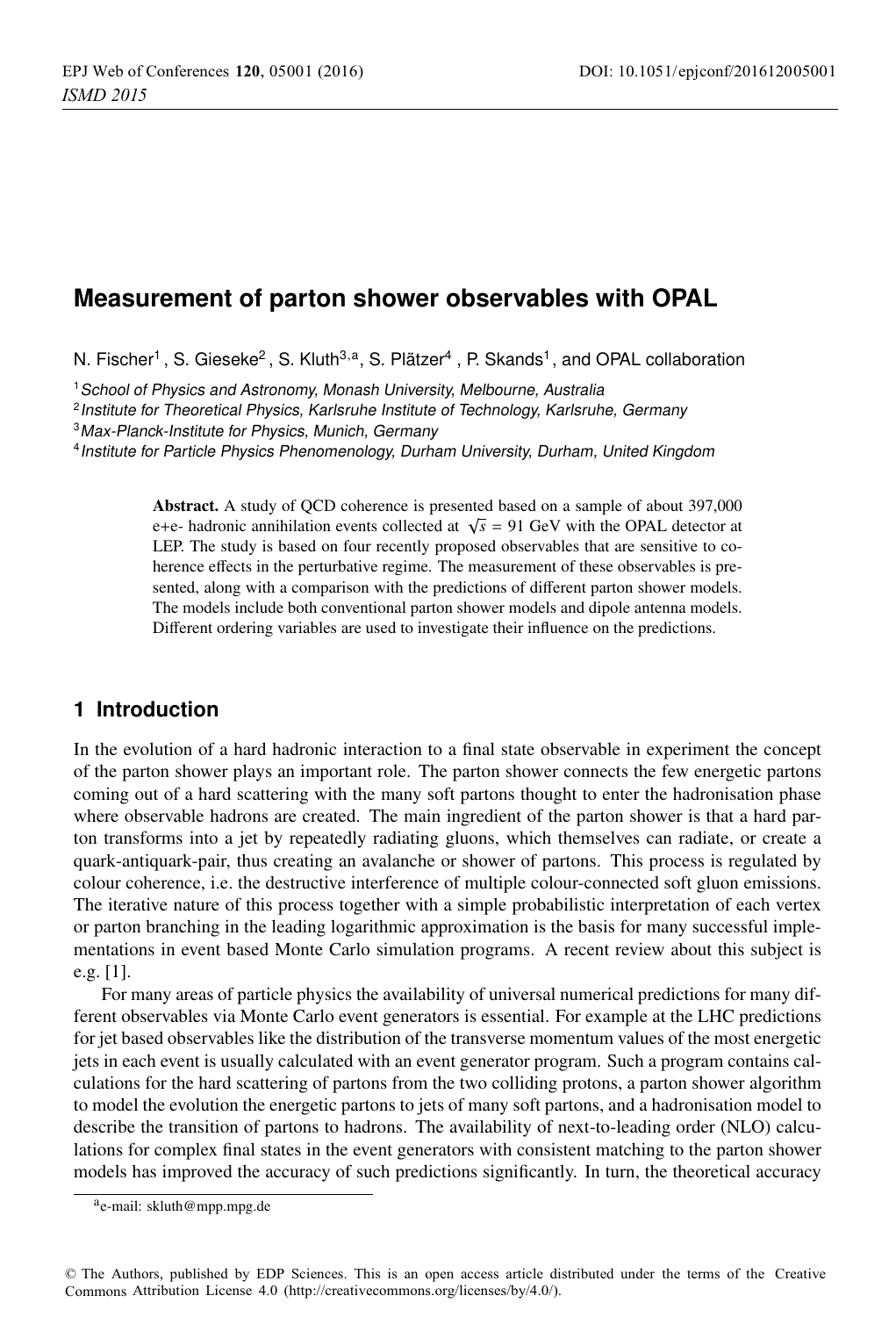of the parton shower models has become a topic of interest for theorists in order to provide the best possible predictions.

It is difficult to construct decisive tests with the aim to distinguish between different parton shower model implementations in terms of their ability to describe data correctly. In [2] new observables based on e<sup>+</sup>e<sup>−</sup> annihilation into hadrons are proposed and studied to investigate differences between parton shower models. These new observables were shown to have sensitivity to explore differences between parton shower models and therefore a measurement with data from the OPAL experiment at LEP was performed [3].

# **2 Theory background**

#### **2.1 4-jet topology observables**

The new observables are based on selecting 4-jet final states from e<sup>+</sup>e<sup>−</sup> annihilation to hadronic final states at a centre-of-mass energy of  $\sqrt{s}$  = 91 GeV corresponding to the Z<sup>0</sup> peak. The jets are reconstructed using the Durham iterative jet clustering algorithm [4]. The phase-space distance  $y_{ij}$  between any two particles *i*, *j* with energies  $E_{i,j}$  and angle  $\theta_{ij}$  between them is defined by  $y_{ij} = 2 \min(E_i, E_j)^2 (1 - \cos \theta_{ij})/s$ . The pair with the smallest value of  $y_{ij}$  is replaced by a pseodo-<br>particle obtained by adding the 4-vectors: this procedure is repeated until two pseodo-particles or jets particle obtained by adding the 4-vectors; this procedure is repeated until two pseodo-particles or jets remain. The value of  $y_{ij}$  found when going from a 4-jet to a 3-jet configuration is required to be  $y_{43} > 0.0045$ . In the 4-jet configuration the jets are ordered with decreasing energy values counting from 1 to 4.

The four observables used in the analysis can now be explained. For the first three observables the angles between the jets are subjected to the requirements  $\theta_{12} > 2\pi/3$ ,  $\theta_{13} > 2\pi/3$  and  $\theta_{23} < \pi/6$ .

 $\theta_{14}$ : The observable  $\theta_{14}$  is defined as the angle between jets 1 and 4, as shown in figure 1 a) [5].

 $θ$ <sup>∗</sup>: With the additional requirement  $θ_{24} < π/2$  the observable  $θ^* = θ_{24} − θ_{23}$  is defined, see also figure 1 b) [6].

 $C_2^{(1/5)}$ : The so-called 2-point energy correlation double ratio [7].

**ρ:** For the observable *ρ* instead of restricting the angles between the jets the requirement  $y_{43} > 0.5 \cdot y_{32}$ for the values of  $y_{ii}$  for going from a 4-jet to a 3-jet and for going from a 3-jet to a 2-jet configuration is made. In the final 2-jet configuration the invariant masses in both jets are calculated and denoted *M<sub>H</sub>* for the larger and *M<sub>L</sub>* for the smaller value. The ratio of these hemisphere masses  $\rho = (M_L/M_H)^2$ <br>defines the fourth observable [5]. Configurations corresponding to a small or large value of a are defines the fourth observable [5]. Configurations corresponding to a small or large value of  $\rho$  are shown in figures 1 c) and d).

All observables are constructed to be sensitive to coherence effects and other properties of the parton shower models.

#### **2.2 Parton shower models**

We give a brief overview over the implementations of parton shower models in modern Monte Carlo generator programs, which will be used to produce predictions for comparison with measurements of the new observables explained above. In total six different parton shower implementations are studied, where three are variants of the Herwig++ program [8] and three are variants of the Pythia8 program [9] using the VINCIA plugin [10].

From the Herwig++ program we consider three different implementations of the parton shower: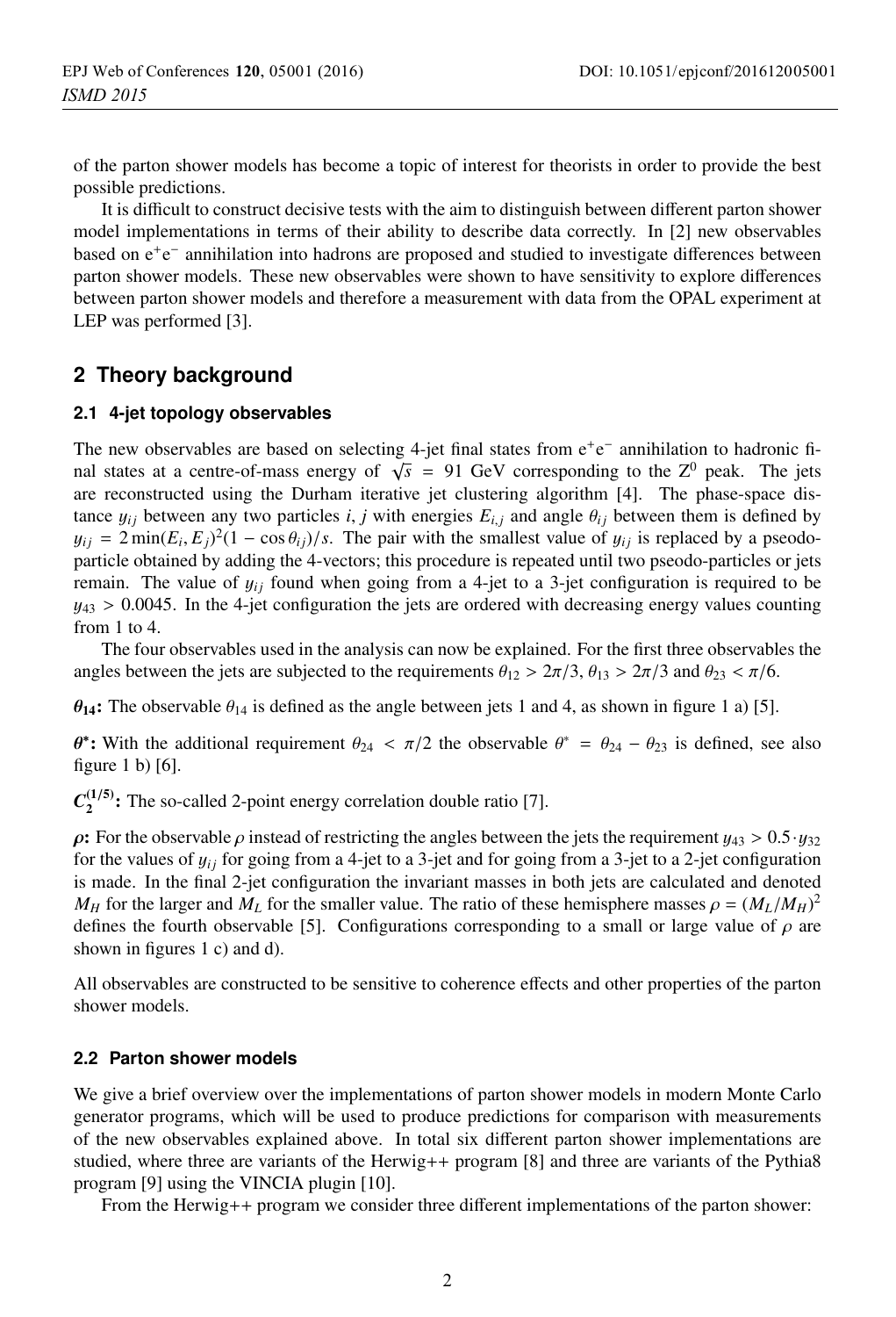

Figure 1. Figure a) shows the definition of  $\theta_{14}$  as the angle between the most and least energetic jets in the 4-jet event with kinematic constraints. Figure b) displays the observable  $\theta^*$  as the difference between angles  $\theta_{23}$  and  $\theta_{24}$ . Figure c) represents a configuration where three lower energy jets recoil against one energetic jet leading to small values of  $\rho$  while figure d) gives a configuration with two pairs of close jets recoiling against each other leading to  $\rho \approx 1$ .

 $\tilde{q}^2$  ordering: The evolution of the parton shower is based on a DGLAP kernel with ordering variable  $\tilde{q}^2$  proportional to the product of energy and angle.

*p*<sup>2</sup><sub>⊥*,dip*</sub> ordering: The partons shower model is based on Catani-Seymour (CS) dipoles and uses as ordering variable the relative transverse momentum of the splitting pair  $p_{\perp, dip}^2$ .

 $q_{div}^2$  ordering: The same parton shower model based on CS dipoles is used but with the invariant mass or virtuality of the splitting pair  $q_{dip}^2$  as ordering variable. This shower model is expected to take colour coherence effects less well into account.

The VINCIA plugin for Pythia8 implements a parton shower based on antenna functions with local recoils within the antennae while the regular Pythia8 parton shower model is based on DGLAP splitting kernels. From the Pythia8 program and the VINCIA plugin we have the following implementations of the parton shower:

**VINCIA**  $p_{\perp,ant}^2$  ordering: The shower model uses  $p_{\perp,ant}^2$  without matrix element corrections. The shower model takes colour coherence into account through the antenna function formalism. This shower model takes colour coherence into account through the antenna function formalism. This option is the preferred choice for the VINCIA shower [11].

**VINCIA**  $m_{ant}^2$  ordering: In this variation of the VINCIA parton shower as above the ordering variable is defined as the antenna mass  $m_{ant}^2$ .

**Pythia8**  $p_{\perp, evol}^2$  ordering: The regular Pythia8 shower model based on DGLAP splitting kernels is ordered in relative transverse momentum  $p_{\perp, evol}^2$  of the parton pair, applies a LO matrix element correction and uses vetos on emission angles to be colour coherent rection and uses vetos on emission angles to be colour coherent.

The six different Monte Carlo models are tuned to the same set of observables measured in e<sup>+</sup>e<sup>−</sup> annihilation at LEP [2]. In this way differences between the models due to different quality of description of the data are removed.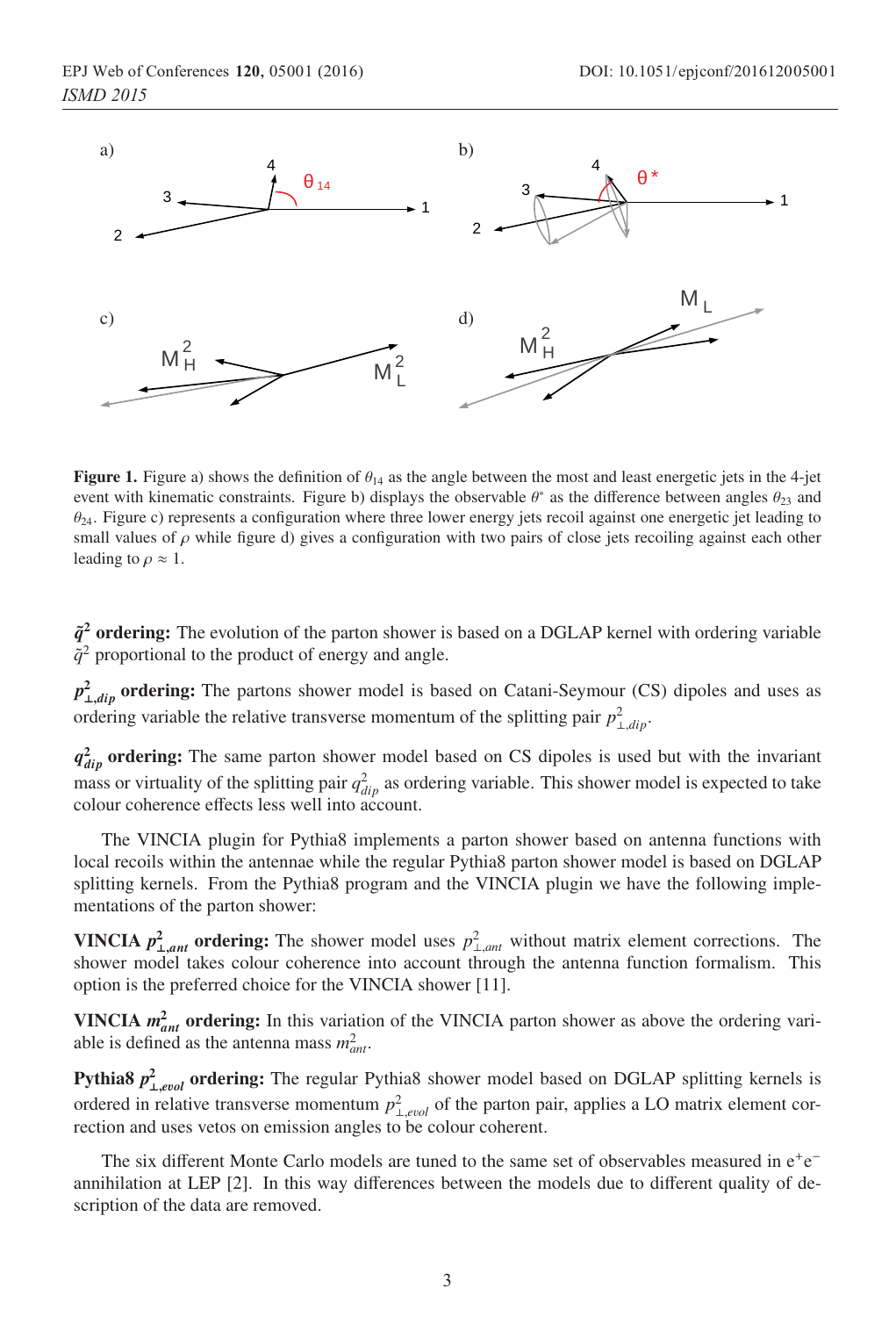### **3 Data analysis**

We analyse data taken with the OPAL experiment at the LEP e<sup>+</sup>e<sup>−</sup> collider at centre-of-mass (cms) energies near the  $Z^0$  peak  $\sqrt{s} \approx 91$  GeV. The momenta of charged particle tracks are measured with the so-called jet chamber while the energies of all particles are measured from clusters of hit blocks of the lead glass electro-magnetic calorimeter; for details please see [3] and references therein. The tracking and calorimeter detectors provided almost complete coverage of the solid angle and in addition the event selection ensures well contained events. After the standard OPAL selection of hadronic events those with special 4-jet topology are selected as explained above in section 2.1.

In order to perform corrections for acceptance of the event selection and for resolution effects samples of simulated events are used. The simulations are based on Monte Carlo generators for e<sup>+</sup>e<sup>−</sup> annihilation into hadrons as used by the OPAL collaboration in its active period [12, 13] combined with a detailed simulation of the OPAL experiment [14]. These generators used parameter sets determined by the OPAL collaboration from tuning to OPAL data. The simulated events were processed with the same reconstruction and analysis software as the data. In simulated events we refer to results derived from the observed data as "detector-level" and to results derived from the output of the generators after hadronisation and decays of short-lived particles as "hadron-level"1. The experimental correction uses iterative bayesian unfolding [15] based on a response matrix derived from comparing event-by-event results at the detector- and hadron-level derived from the simulations.

It is observed that the distributions of the four observables at the detector level are well reproduced by the simulated data. As systematic variations of the analysis selection cuts are varied, the response matrix is calculated based on a different generator and the unfolding method is changed. The systematic variations are dominated by the effect of calculating the response matrix using a different generator and are larger than the statistical errors.

As a cross check the predictions of the simulations samples based on old Monte Carlo generators used for the experimental corrections are compared with the corrected data and good consistency within the combined statistical and experimental uncertainties is observed.

#### **4 Comparison of parton shower models with data**

The new parton shower models as implemented in Herwig++, Pythia8/VINCIA or Pythia8 are run with large statistics  $(5 \cdot 10^6$  events) and are compared to the corrected data at the hadron-level.

Figure 2 shows in both panels the same corrected distribution of  $\theta_{14}$  measured by OPAL with statistical and experimental uncertainties. In figure 2 a) the predictions of the Herwig++ variants and on figure 2 b) the predictions of the Pythia8/VINCIA variants are shown. In all cases the description of the data by the predictions is adequate with the exception of a narrow region  $\theta_{14} \approx 0.7\pi$  where Herwig++  $p_{\perp, dip}^2$  deviates by about three standard deviations.<br>Figure 3 shows on both panels the asymmetry  $N_{\perp} c/N_{\perp}$ 

Figure 3 shows on both panels the asymmetry  $N_{left}/N_{right}$  of the distribution of  $\rho$ , which is defined by  $N_{left}/N_{right} = \sum_{x_i \leq x_0} n_i / \sum_{x_i > x_0} n_i$  with bin centers  $x_i$ , bin contents  $n_i$  and dividing point  $x_0$ . The asymmetry is shown for two dividing points  $\rho_0$ . We observe comparatively large differences between the Herwig++ parton shower model predictions. We also find that the Herwig++  $\tilde{q}^2$  model provides among the Herwig++ variants the best description of the data while the Herwig++  $q_{dip}^2$  model disagrees by up to four standard deviations with the data. The Pythia8/VINCIA model predictions lie closer together and also provide a reasonable description of the data.

In [3] comparisons to distributions and asymmetries of all four observables can be found together with tables of the data, their uncertainties and correlations.

<sup>&</sup>lt;sup>1</sup>Hadron-level is often also referred to as particle-level.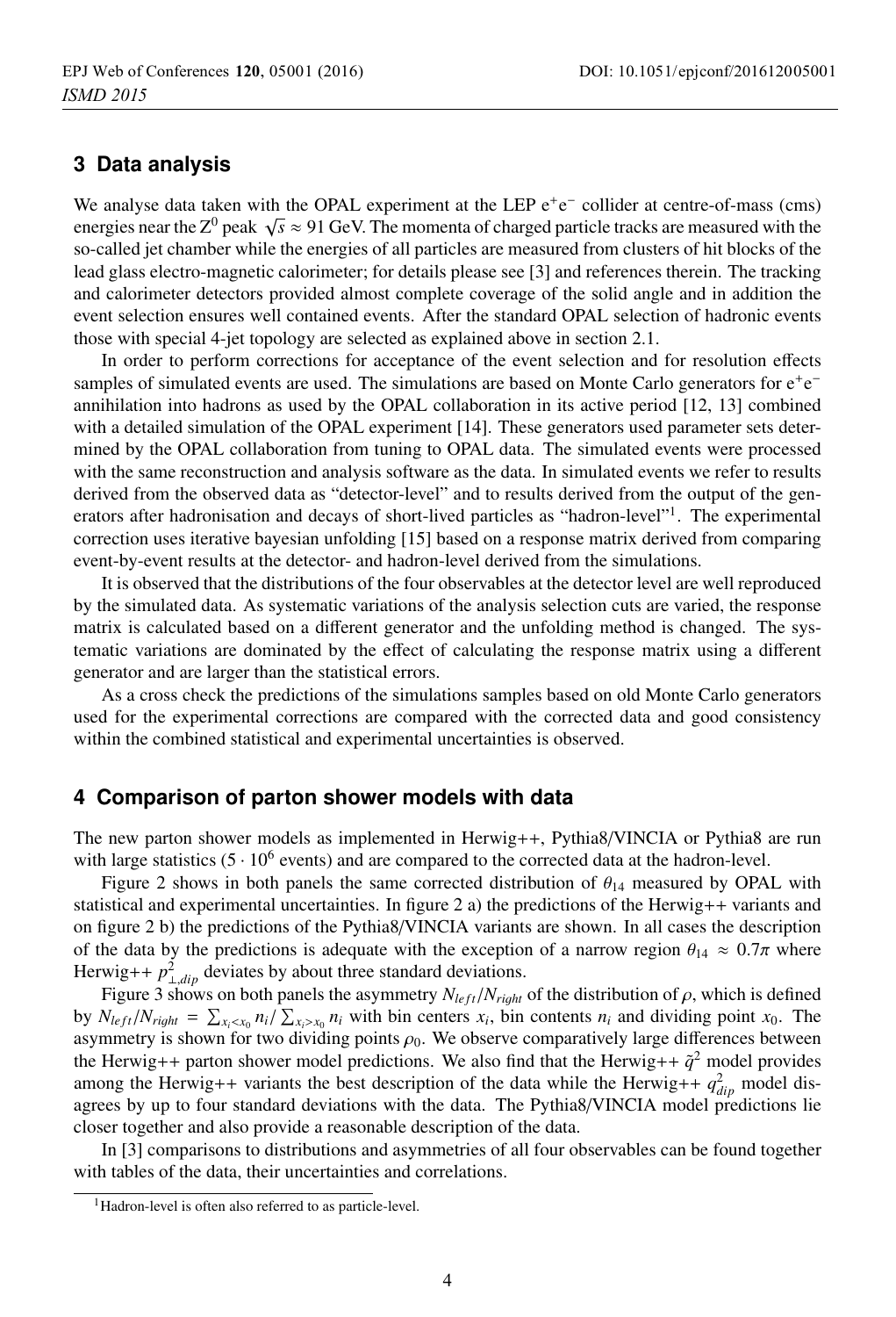

**Figure 2.** Figure a) shows as points with error bars the corrected distribution of  $\theta_{14}$  with total errors. The statistical errors are indicated by the small horizontal bars. The lines represent the three variants of Herwig++ models as indicated. Figure b) shows the same data with the lines representing the three Pythia8 model predictions as indicated.

### **5 Conclusions and outlook**

In general we find that all models give a fair description of the data measured by OPAL. We also observe discrepancies of up to four standard deviations for some predictions in some restricted regions of the asymmetries of the observables. These observations confirm that the new observables can have more sensitivity w.r.t. parton shower model differences compared with traditional observables. The Herwig++  $q_{dip}^2$  model gives the least satisfactory description of the data; this is expected since this model on purpose takes coherence effects less well into account.

In this study the Herwig++ and Pythia8 variants use the cluster or string model for hadronisation, respectively, which limits the strength of our conclusions. It would be valuable to repeat the comparison with the data with all parton shower models coupled to the same hadronisation model.

### **References**

- [1] S. Höche, *Introduction to parton-shower event generators*, in *Theoretical Advanced Study Institute in Elementary Particle Physics: Journeys Through the Precision Frontier: Amplitudes for Colliders (TASI 2014) Boulder, Colorado, June 2-27, 2014* (2014), 1411.4085
- [2] N. Fischer, S. Gieseke, S. Plätzer, P. Skands, Eur. Phys. J. C74, 2831 (2014), 1402.3186
- [3] N. Fischer, S. Gieseke, S. Kluth, S. Plätzer, P. Skands (OPAL), Eur. Phys. J. C75, 571 (2015), 1505.01636
- [4] S. Catani et al., Phys. Lett. B, 432 (1991)
- [5] J. Alcaraz Maestre et al. (SM MC Working Group, SM and NLO MULTILEG Working Group), *The SM and NLO Multileg and SM MC Working Groups: Summary Report*, in *Proceedings, 7th Les Houches Workshop on Physics at TeV Colliders* (2012), pp. 1–220, 1203.6803